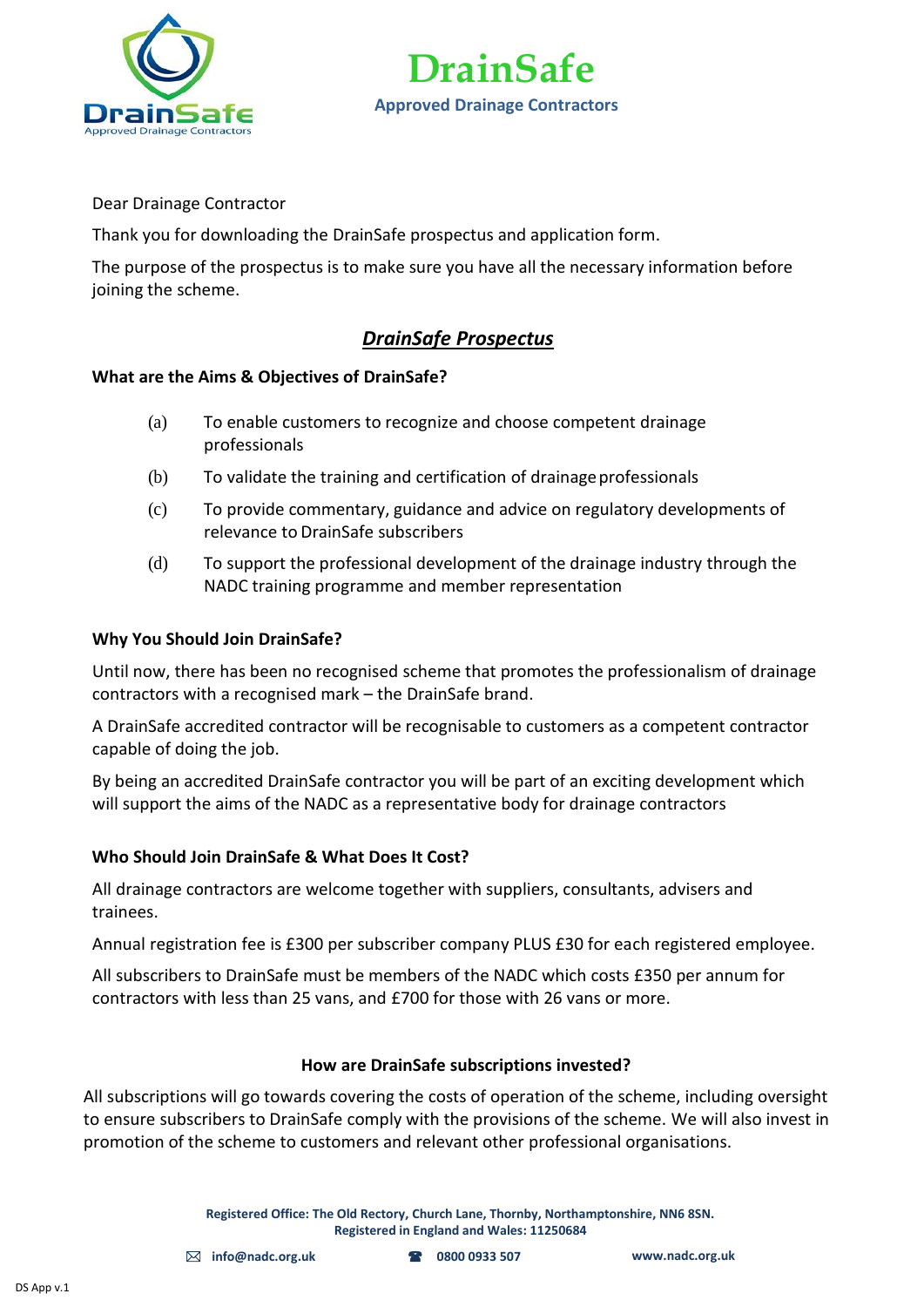



#### **What Commitments Do You Have to Give?**

There are only a few commitments you need to give to be a subscriber to DrainSafe – and they are all very affordable ways of making NADC members stand head and shoulders above nonmembers:

- Be an NADC member
- Commit to meeting the minimum training and qualification requirements stipulated
- Commit to a whole year's membership and subscriptions
- Commit to the DrainSafe Standards and Code of Practice
- Be qualified for the work you do, be insured, be professional and fair, have a complaints procedure, accord fully with the judgement of the redress mechanism

#### **Why You Should Take Action Now & Join?**

You can help us shape the future of the industry. We are stronger together as an association of like-minded business people working to meaningful industry standards rather than as individual contractors.

I look forward to welcoming you to DrainSafe!

Best wishes

**Peter Stacey** Chairman

**Registered Office: The Old Rectory, Church Lane, Thornby, Northamptonshire, NN6 8SN. Registered in England and Wales: 11250684**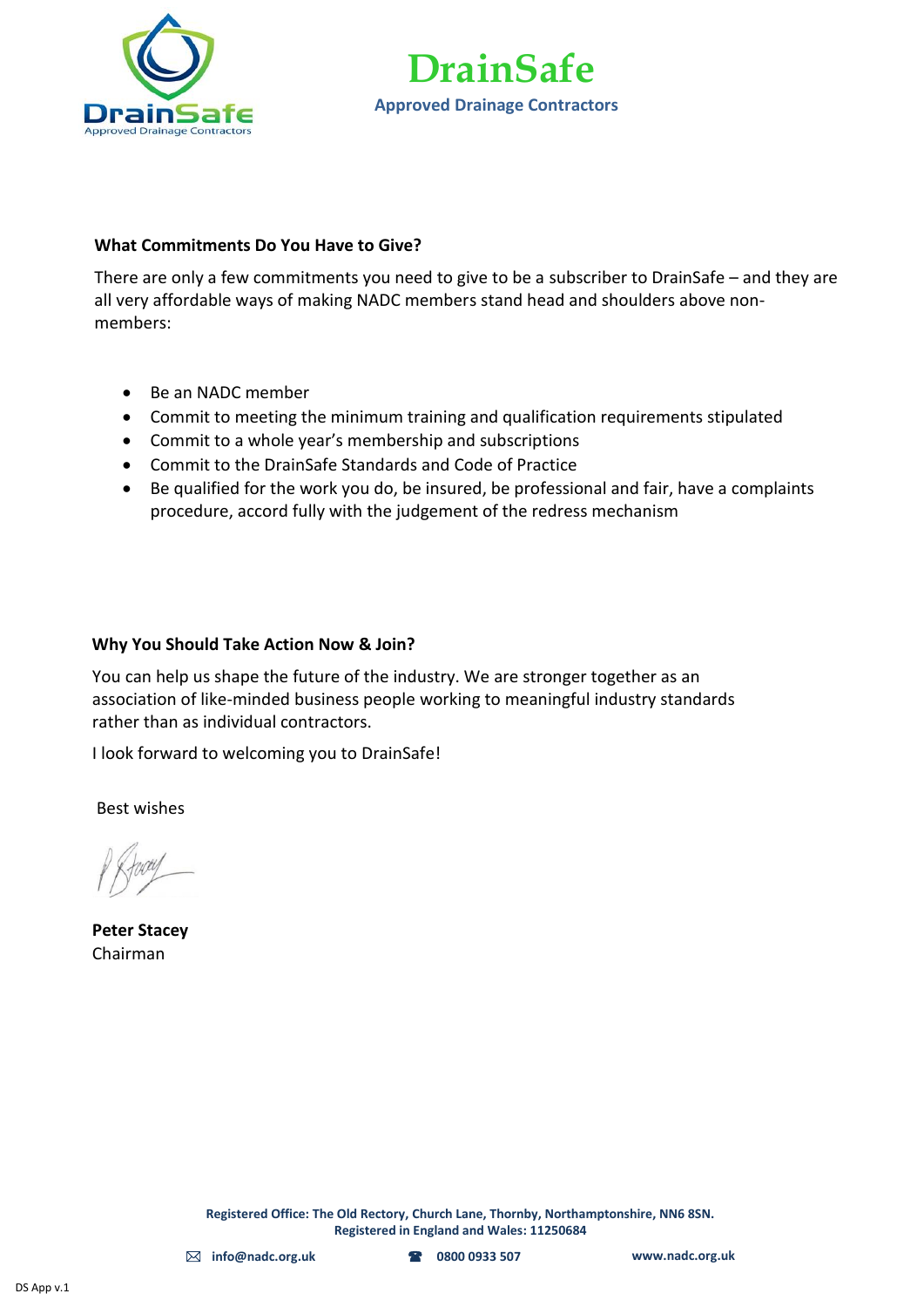



| <b>APPLICANT INFORMATION</b>                                                                                                                                                                                                                                                                                                 |                                                                     |                                  |                 |  |  |
|------------------------------------------------------------------------------------------------------------------------------------------------------------------------------------------------------------------------------------------------------------------------------------------------------------------------------|---------------------------------------------------------------------|----------------------------------|-----------------|--|--|
| Name:                                                                                                                                                                                                                                                                                                                        | <b>Position:</b>                                                    |                                  |                 |  |  |
| Company:                                                                                                                                                                                                                                                                                                                     |                                                                     |                                  |                 |  |  |
| <b>Address:</b>                                                                                                                                                                                                                                                                                                              |                                                                     |                                  |                 |  |  |
|                                                                                                                                                                                                                                                                                                                              |                                                                     |                                  |                 |  |  |
| <b>Post Code:</b>                                                                                                                                                                                                                                                                                                            |                                                                     |                                  |                 |  |  |
|                                                                                                                                                                                                                                                                                                                              | <b>COMPANY INFORMATION</b>                                          |                                  |                 |  |  |
| Description\Type of business and services provided:                                                                                                                                                                                                                                                                          |                                                                     |                                  |                 |  |  |
| No. of Engineers to be DrainSafe approved:                                                                                                                                                                                                                                                                                   |                                                                     |                                  |                 |  |  |
| Phone:                                                                                                                                                                                                                                                                                                                       | Email:                                                              |                                  |                 |  |  |
| <b>Mobile:</b>                                                                                                                                                                                                                                                                                                               | Website:                                                            |                                  |                 |  |  |
|                                                                                                                                                                                                                                                                                                                              | <b>PAYMENT OPTIONS - Please select one of the following options</b> |                                  |                 |  |  |
| <b>Direct Debit</b><br><b>Direct Debit</b><br>(Monthly)<br>(Annual)<br><b>For Annual Membership</b>                                                                                                                                                                                                                          | <b>Cheque - Annual fee</b><br>only                                  | <b>Online</b><br><b>Transfer</b> | <b>By Phone</b> |  |  |
| If Paying by Direct Debit you will be sent a link to complete a Direct Debit form.<br>Make cheques payable to DrainSafe and send to - The Old Rectory, Church Lane, Thornby, Northants, NN6 8SN<br>Online Transfer to: A/c 29790841 Sort Code: 23-05-80<br>*Monthly payments (for annual membership)                         |                                                                     |                                  |                 |  |  |
| <b>SIGNATURES</b>                                                                                                                                                                                                                                                                                                            |                                                                     |                                  |                 |  |  |
| I authorise the verification of the information provided on this form. I also agree to join and pay for 1 full year and<br>consent to signing up to receive information from the DrainSafe including renewals, event details, industry updates and<br>newsletters. Please contact us at any time to update your preferences. |                                                                     |                                  |                 |  |  |
| <b>Signature of applicant:</b>                                                                                                                                                                                                                                                                                               |                                                                     | Date:                            |                 |  |  |

**Registered Office: The Old Rectory, Church Lane, Thornby, Northamptonshire, NN6 8SN. Registered in England and Wales: 11250684**